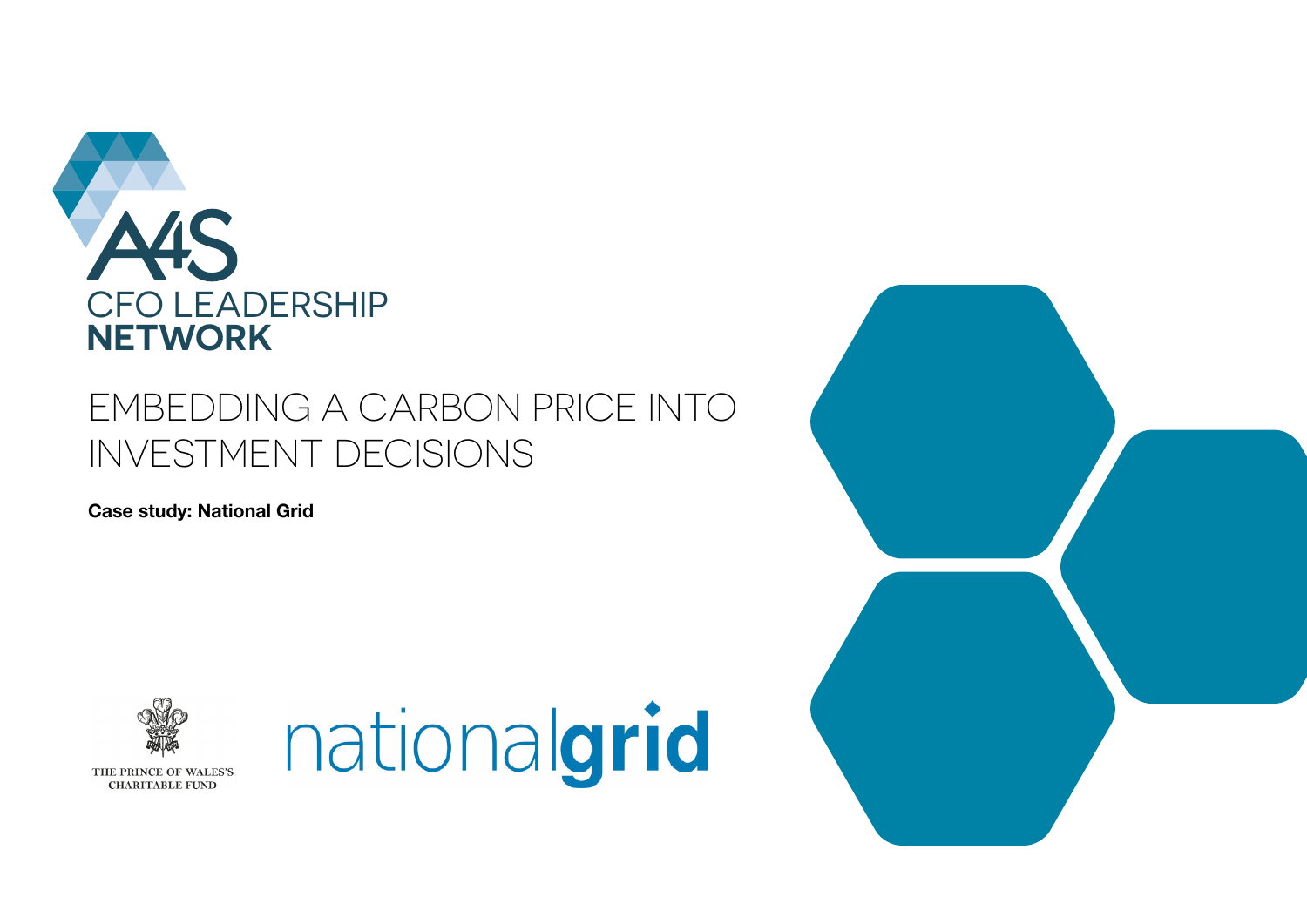

### **WHAT?**

National Grid lies at the heart of a transforming energy system, spanning the UK and the US. As the world changes to embrace cleaner energy and businesses shift to operate in a more responsible way, we are leading that charge in gas and electricity supply. We are focused on finding ways to decarbonize the energy system; from building interconnectors to allow the UK to share clean energy with countries in Europe, to investing in renewable energy generation in the US.

In the UK, we own and operate the electricity transmission network in England and Wales, with day-to-day responsibility for balancing supply and demand. We also operate, but do not own, the Scottish networks. We also own and operate the gas National Transmission System in Great Britain, with day-to-day responsibility for balancing supply and demand. As Great Britain's System Operator, we make sure gas and electricity is transported safely and efficiently from where it is produced to where it is consumed. In April 2019, the Electricity System Operator became a standalone business within National Grid, legally separate from all other parts of the National Grid Group.

In our electricity transmission business, we use a carbon price to inform investment decision making, alongside other tools such as low-carbon policies and carbon weightings. We have embedded carbon data into our existing cost estimation tool which is used by our investment engineers to cost proposed investments. This enables us to measure the carbon impact of new infrastructure when we are making investment decisions.

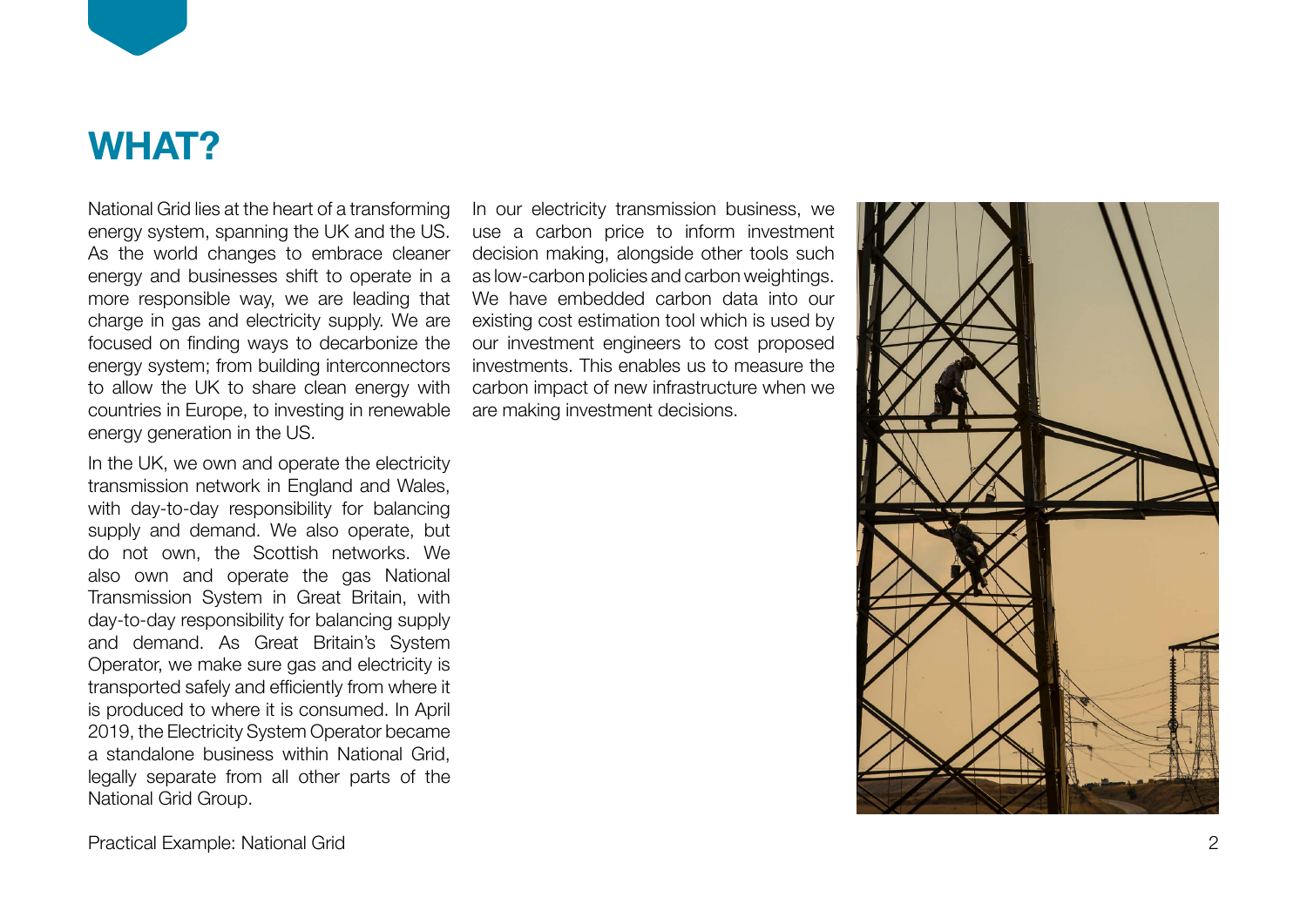

### **WHY?**

Meeting the UK's climate commitments means that we need a sustainable energy system. Enabling the energy transition for all is a strategic priority for us.

Connecting low-carbon energy to the UK's transmission network – and keeping that network running smoothly – requires ongoing investment in our infrastructure to ensure its safe and reliable operation. We have also set a target of net zero emissions for our own activities by 2050. Factoring in lifetime carbon emissions when we make major investment decisions can help us achieve our net zero target.

Adopting a carbon price is one way of ensuring we account for carbon emissions in our investment decisions.

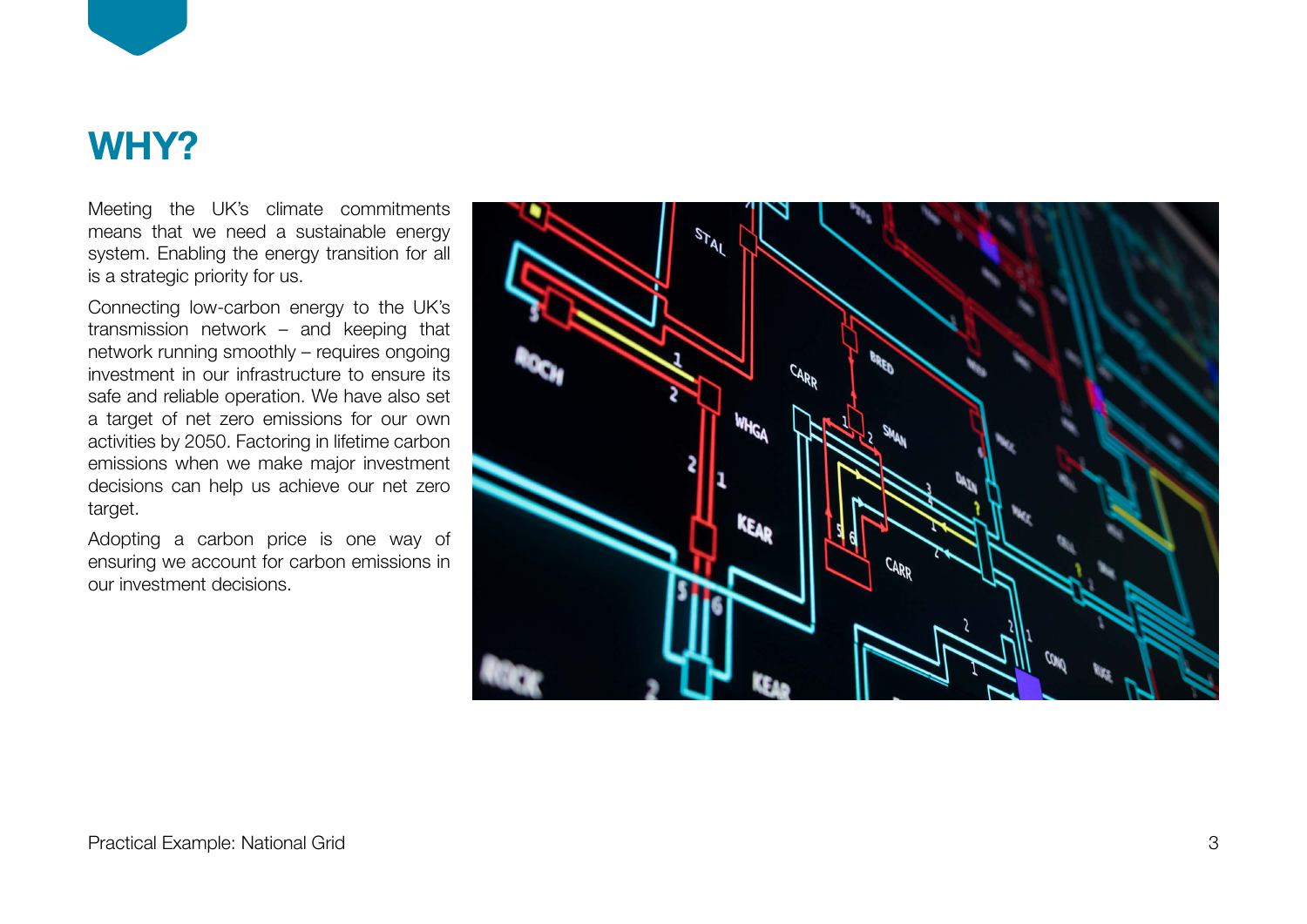

## **HOW?**

To set an internal carbon price for our With this approach, we can make more carbonbusiness, we gathered relevant information on carbon prices. For example, we are exposed to carbon pricing through our regulatory incentives and through traded markets, such as the UK emissions trading scheme.

We started with a price of £45/US\$60 per tonne of carbon to try and represent the different markets, regulatory mechanisms, and geographies in which we operate.

Our finance and sustainability teams have collaborated closely, ensuring we brought our carbon price into existing processes effectively. For example, we integrated carbon data into our existing cost estimation tool to inform investment decision making. To do this, we developed a carbon database that aligned carbon data with the specific assets that we use on our electricity transmission network. Our investment engineers use the tool in pricing investments, multiplying estimated carbon emissions by the internal carbon price to monetize the carbon impact. This feeds into our options analysis: we use it to calculate net present value assessments and discounted cash flows.

efficient investment decisions. The process has also given us a greater understanding of carbon impact across our operations and where we should focus our efforts to help us achieve our net zero target.

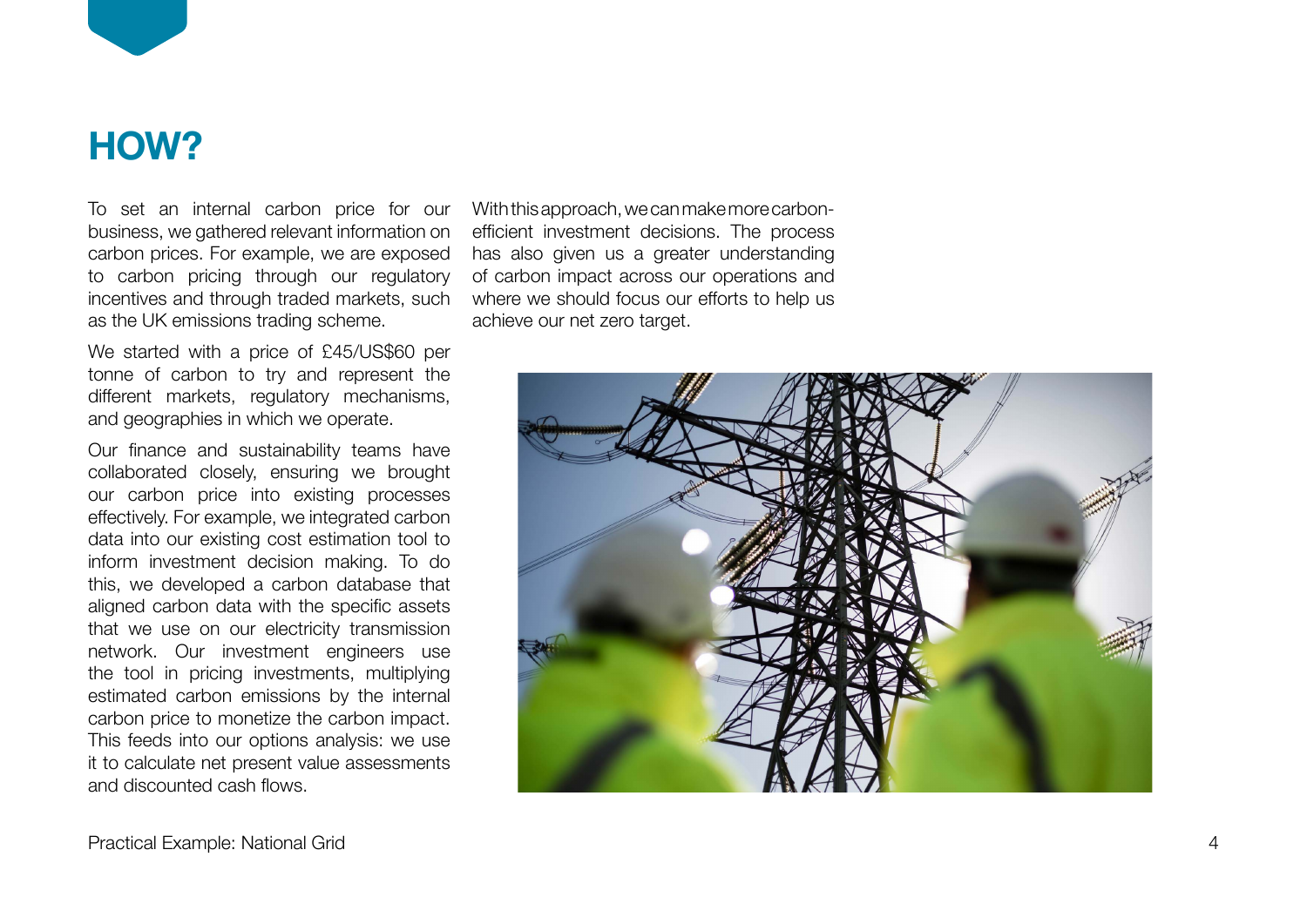

#### INTEGRATE IT INTO YOUR EXISTING TOOLS AND PROCESSES

Adapting existing tools and processes helped to embed our carbon price: our people were already used to working with them. New tools and processes are time consuming to develop and to integrate into working practices. Start by looking at what you already have and see if you can build a carbon price into this.

#### MAKE IT EASY TO USE

For carbon data to be useful, it has to be usable. A carbon price can help with this, as cost is often easier to understand than carbon tonnage. Help people to apply and interpret the carbon price by building automated tools and providing training if needed. We gave specific training sessions to the investment team for electricity transmission. Recognize that a carbon price is just one way to assess the carbon impact – the key is having the right carbon data.

#### WORK WITH YOUR CONTRACTORS

If you use contractors, consider what information you need from them. We also include a carbon weighting in our tender process, with our contractors providing carbon data during the bidding process. This approach can help encourage suppliers to innovate and reduce their carbon emissions. We then ask our contractors to tell us the final carbon impact of infrastructure projects so we can make a comparison with what we set out to achieve.

#### INTERNAL COLLABORATION

The collaboration between finance and sustainability made setting and using a carbon price possible. In our organization, both teams have the same goal: to enhance the long-term value for both our business and society. Find common ground across the departments involved and keep it in focus to bring complementary knowledge and skills to the decision-making processes.